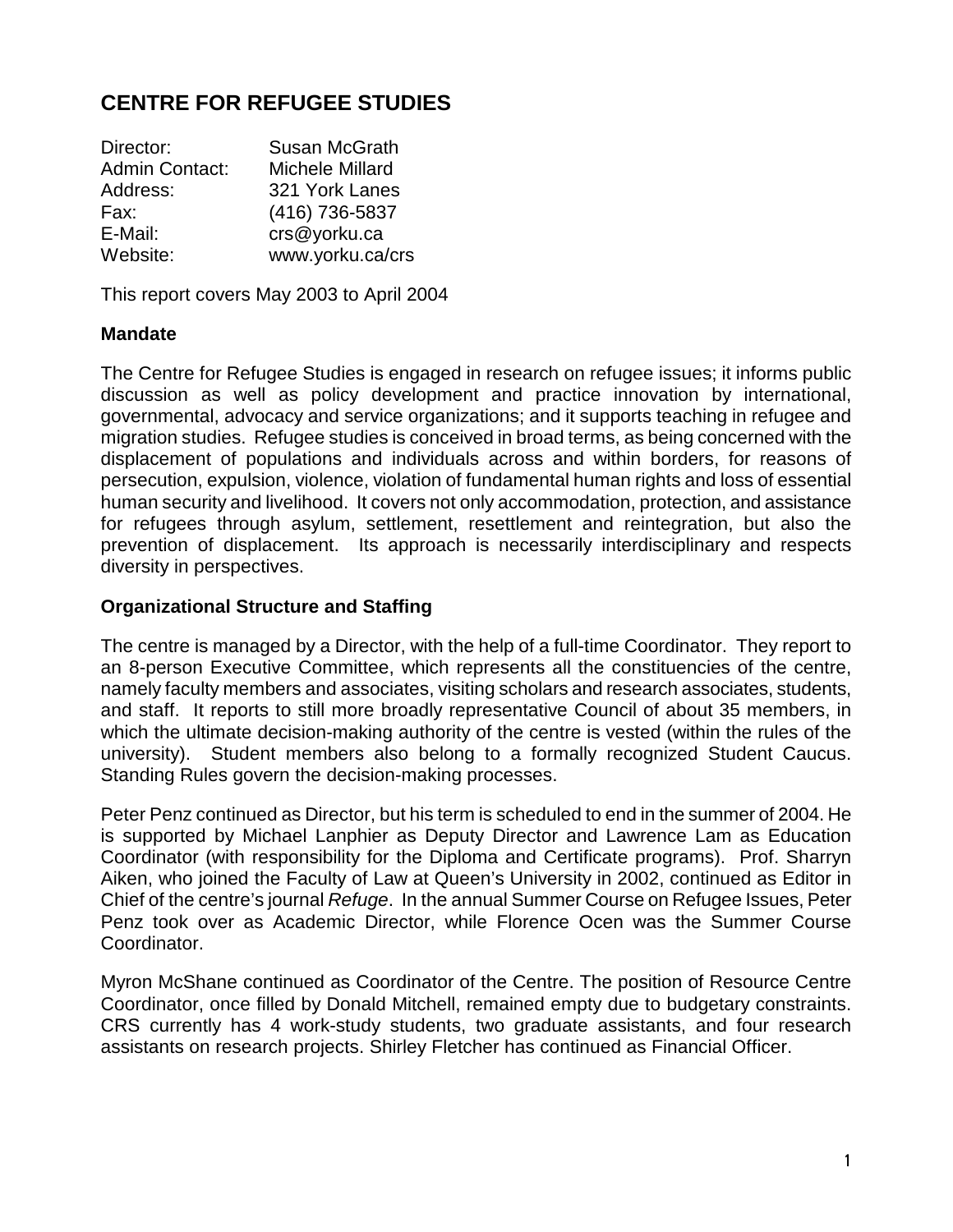## **York University Faculty Affiliated with the Centre (2003-2004)**

The following are York Faculty Members associated with the Centre for Refugee Studies

Prof. Irving Abella (History), Prof. Howard Adelman (Philosophy), Prof. Vijay Agnew (Social Science, Women's Studies, History), Prof. Sharryn Aiken (Law:Queen's University), Prof. Anne-Marie Ambert (Sociology, Women's Studies), Prof. Michael Creal (Humanities, Emeritus), Prof. David Dewitt (Political Science), Prof. J.P. Diamani (Political Science), Prof. Wenona Giles (Social Science, Women's Studies), Prof. Mark Goodman (Social Science, Atkinson), Prof. Abbas Gnamo (Centre for International and Security Studies), Prof. Luin Goldring (Sociology), Prof. Femida Handy (Environmental Studies), Prof. Mohammed Hassan (Environmental Studies), Prof. Pablo Idahosa (African Studies, Political Science), Prof. Lesley Jacobs (Philosophy), Prof. Ilan Kapoor (Environmental Studies), Prof. Larry Lam (Sociology), Prof. Michael Lanphier (Sociology),

Prof. Paul Lovejoy (History), Prof. David Lumsden (Anthropology), Prof. Gertrude Mianda (Sociology, Women's Studies) Prof. Susan McGrath (Social Work, Atkinson) Prof. Haideh Moghissi (Social Science, Atkinson, Women's Studies), Prof. Obiora Okafor (Law), Prof. Peter Penz (Environmental Studies), Prof. Valerie Preston (Geography, Women's Studies), Prof. Fahim Quadir (International Development Studies, Social Science), Prof. Saeed Rahnema (Social Science, Atkinson, Political Science), Prof. Craig Scott (Law), Prof. Alan Simmons (Sociology), Prof. Lorne Sossin (Law, Political Science), Prof. Penny Van Esterik (Anthropology)**,**  Prof. Sandra Whitworth (Political Science, Women's Studies), Prof. Daphne Winland (Anthropology), Prof. Yuklin Renita Wong (School of Social Work, Atkinson)

# **Activities in 2003-2004**

The centre successfully held a major international meeting of specialists on legal remedies for war crimes entitled **Searching For Justice: Comprehensive Action In The Face Of Atrocities**, organized by Prof. Sharryn Aiken. Experts from around the world gathered at York on Dec. 4-6, 2003. The conference had a budget of over \$200,000 from five Federal Government sponsors and the Friends of the Simon Wiesenthal Center.

The regular "brown bag" seminars of CRS and other special events sponsored by CRS consisted of the following:

"Picking Up the Pieces: Women Healing the Wounds of War (Sierra Leone)" Guest Speakers: Theresa Benjamin, Gertrude Vakaba;

"U.K. Asylum Policies: New Developments" Guest Speaker: Anthony Richmond;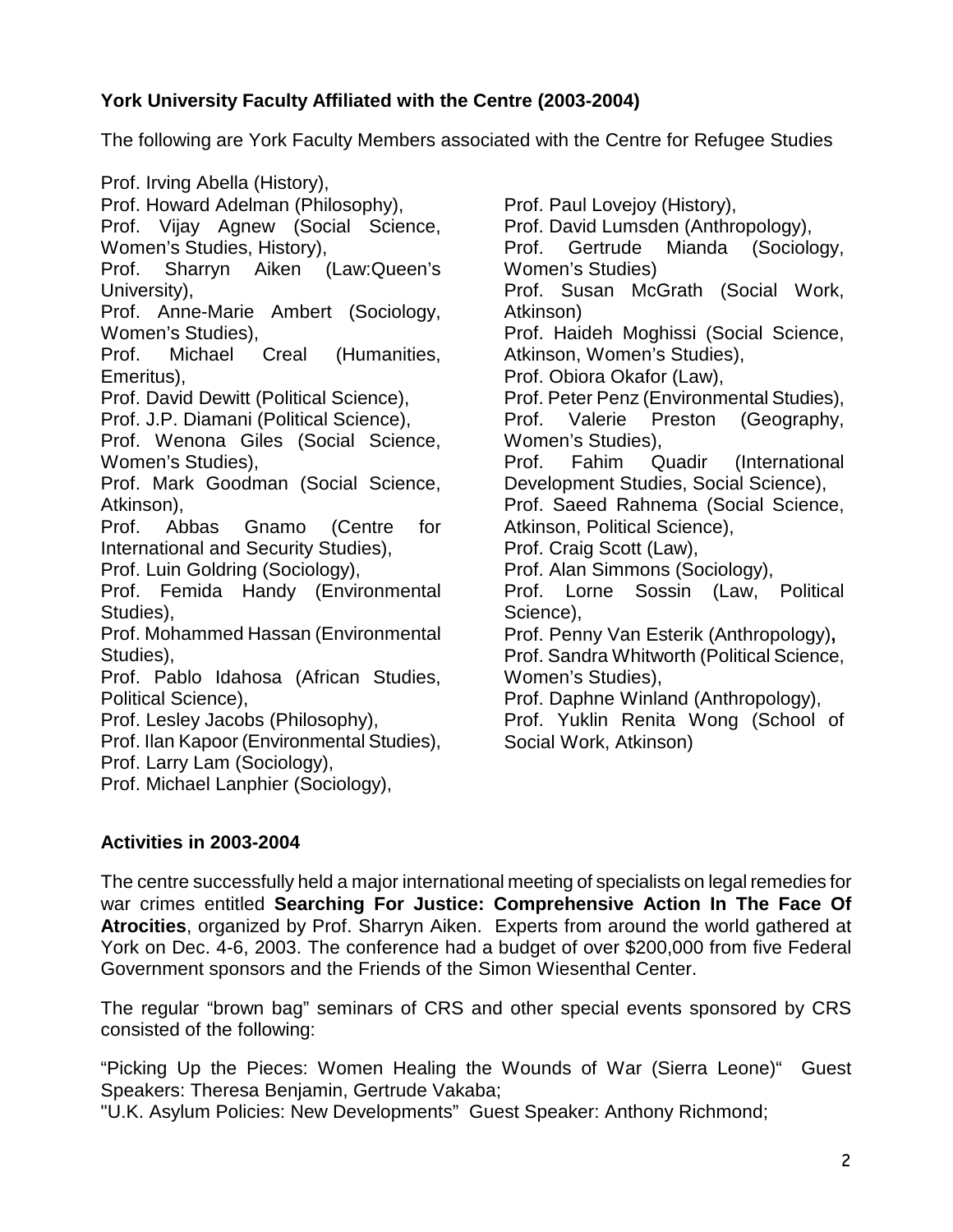"Gendering Forced Displacement: Enhancing Refugee Women's Capacities And Decreasing Their Vulnerabilities" Guest Speaker: Shukria Dini;

"Golden Age? What Golden Age? A critical history of African asylum policy" Guest Speaker: James Milner;

"Emerging Issues for Refugees: A View from the Ground" Guest Speaker: Mary Jo Leddy; "Palestinian Refugees and the Peace Process" Guest Speaker: Professor Howard Adelman; "Global Perspective on the Refugee Crisis: The Case of the Kurds in Iraq" Guest Speaker: Professor Mohammed Hassan;

"Resettlement, Integration and the Meaning of Home for Refugees in London." Guest Speaker: Priya Kissoon;

"Transnational Politics Among Immigrants and Refugees", a panel discussion by associates of the Social Cohesion Project;

"Towards a Conceptual Framework" Guest Speaker: Sarah Wayland;

"Diaspora Networks and the Recognition of a Nation" Guest Speaker: R. Cheran;

"The Kurds in Post-Saddam Iraq" Guest Speaker: Professor Mohammed Hassan.

CRS' journal has continued publishing. Under the editorship of **Prof. Sharryn Aiken**, the journal *Refuge* saw a reduced format of two double issues per year. The following issues were produced in 2003-2004:

**Volume 21.4:** *Interdiction at the Expense of Human Rights* Guest Editors: Janet Dench and Francois Crépeau

**Volume 22.1:** *New Approaches to Asylum: Reconciling individual rights and state interests*  Guest Editor: Judith Kumin

*Refuge* continues to seek to seek SSHRC funding in June of 2004 as well as searching for other funders. The subscriber base is healthy and will continue to grow.

In October, 2003, CRS Graduate students held a well-attended student symposium "Borders, Perspectives and Emerging Lives: Exploring Subjectivities in our Work". This event was so successful, the Student Caucus decided to hold a Graduate Conference in October 2004, and planning commenced quickly.

# **Teaching**

The graduate Diploma program in Refugee and Migration Studies had 42 students registered at the end of the teaching year and the parallel undergraduate Certificate program had 34 students registered. In the 2003-2004 academic year, there were a total of 49 new enrollments in both programs.

During this period, a very successful Summer Course in Refugee Issues was held. There were fifty-eight participants from over 15 countries in addition to York University interns. Overall, satisfaction rates were high, with over 75% reporting being highly satisfied with their experiences.

Participants included practitioners in the area of refugee resettlement, people working in government refugee determination mechanisms, refugee lawyers, journalists, academics and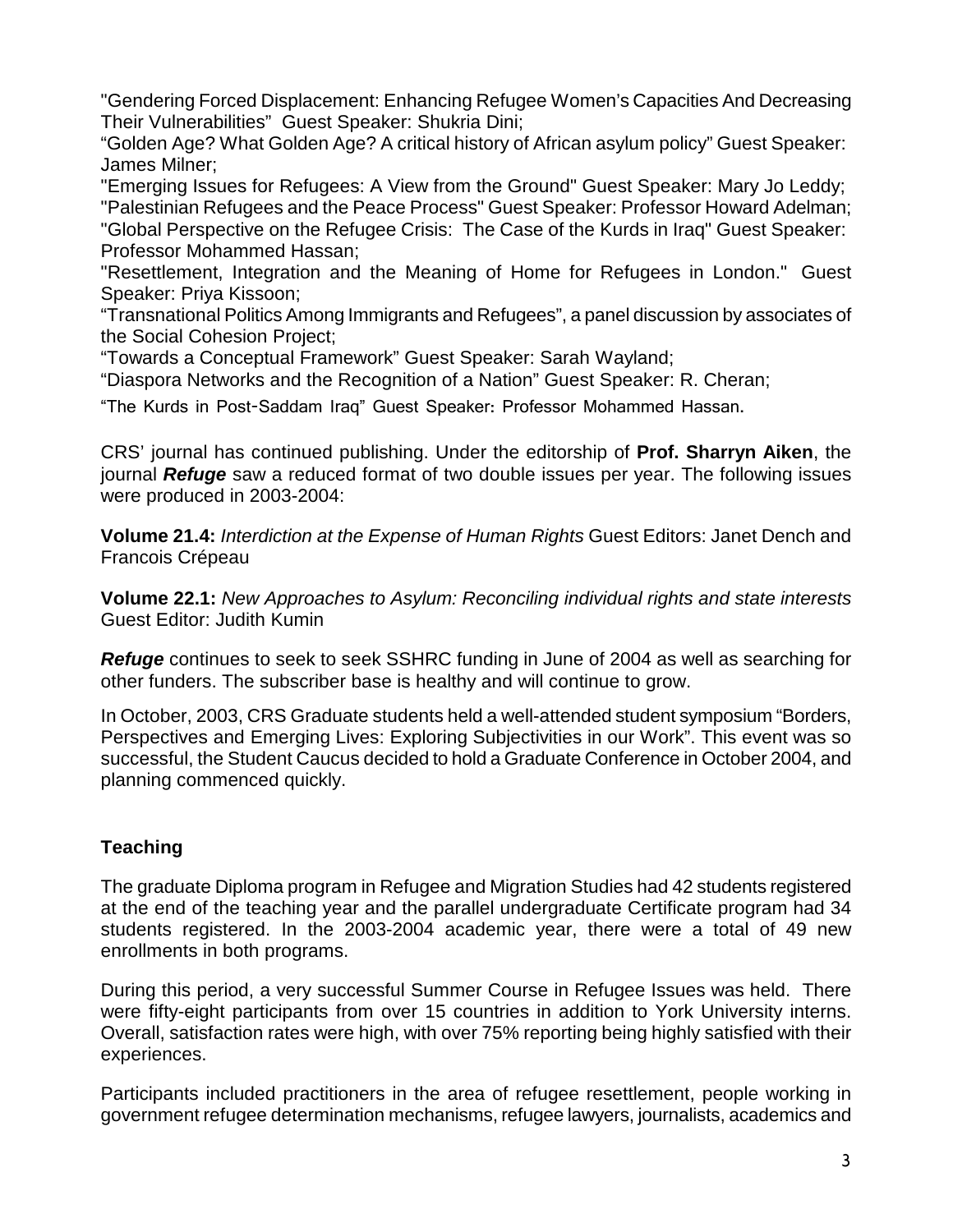refugees. The summer course faculty includes academics from York and other institutions, refugee and immigration lawyers, representatives of UNHCR and non-governmental organizations.

## **Research**

Four projects currently anchor the Centre. They are as follows.

**Social cohesion and international migration in a globalizing era: transnational solidarities and newcomer incorporation in Canada.** This three-year study, headed by Prof. Michael Lanphier, will continue until March 2005. Current emphasis is on research by its nation-wide co-investigators on the integration of refugees. It should be noted that Prof. Lanphier co-edited (with Professor Paul Anisef) *The World in a City (*University of Toronto Press, 2003*).*

**Ethics of Development-Induced Displacement,** headed by Prof. Peter Penz, has had its reporting time extended into the spring of 2004. During the 2003-2004 year the EDID Project engaged in a series of dissemination activities including sponsorship of numerous invited speakers at York University and presentation of research findings at scholarly conferences. In June 2001, the project received additional funding from CIDA to organize a workshop on "The Politics of Participation". Four EDID Researchers -- Keith Barney, Sharlene Mollett, Amani El-Jack, and Pablo Bose -- were awarded IDRC doctoral fellowships. Several book and journal publications are also forthcoming from the project.

**Changing family dynamics in displaced communities of Islamic Origin: An Educational/Training Program**, headed by Prof. Haideh Moghissi, funded by the Ford Foundation. The project will create an interactive educational program for front-line researchers (academic and practitioners) in the Palestinian Territories. The program includes (but is not confined to) researchers involved in a large comparative, cross-national Major Collaborative Research Initiative, MCRI project that was funded in 2001 by the Social Sciences and Humanities research Council of Canada (SSHRC),

The project includes the following objectives:

1) to create an inclusive, interactive Educational/Training Program to share and exchange knowledge and expertise in three related areas: a) gender and family relations in an Islamic context; b) research methodology and ethics in relation to the study of gender and Islam and c) policy development and intervention with regards to gender and family instability and family violence;

2) to create a democratic consultative/collaborative forum for disseminating of research findings and sharing the knowledge acquired in the process of the SSHRC-funded research (MCRI) regarding family relations. Together, the Educational/Training Program and the Consultative/Collaborative forum seek to build new knowledge and to explore collective means of influence and intervention in the existing power relations and social conditions of women's lives.

**African Human Rights Defenders Project**, received seed funding from IDRC, InterPares and Amnesty International. It studied the perils of human rights leaders and how they could communicate with their groups while under state threat or in exile. The Visiting Practitioner Scholars James Torh and Hassan Shire headed this project while receiving assistance from York Africanists as well as Prof. Peter Penz. A longer-term three-year project is in the